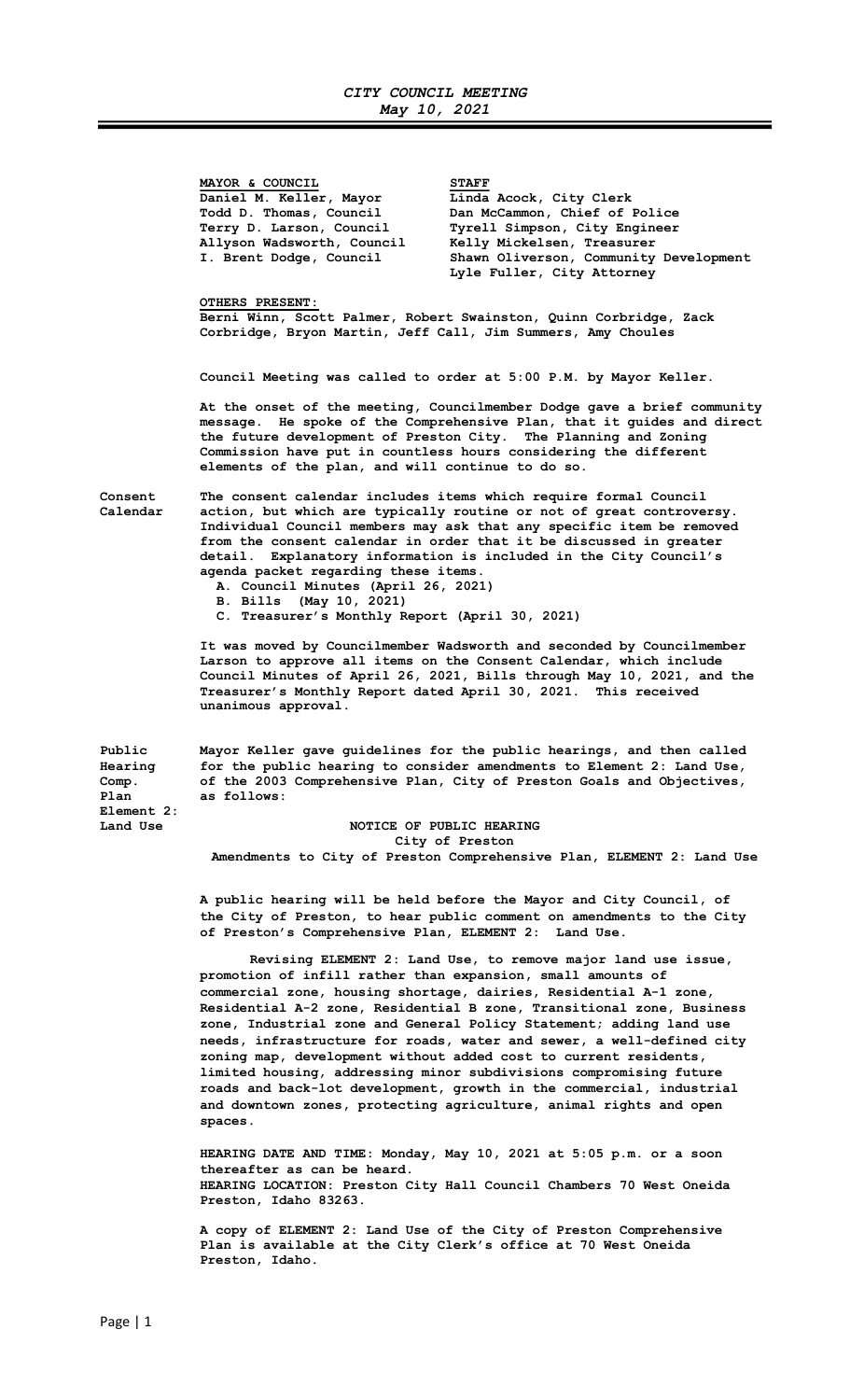City Hall is accessible to persons with disabilities. Anyone desiring accommodations for disabilities please call the City Clerk's Office, 208-852-1817, at least 48 hours prior to the public hearing.

s/Linda Acock, City Clerk

Publish April 21, 2021

 Community Development Specialist Shawn Oliverson stated that the Comprehensive Plan is meant to be a general guideline to guide the city in the way the ordinances will go, and the ordinances will be more specific. Element 2: Land Use has some good things in it, for example, the need for zones, parks, open space, business, etc., however it does get into matters that are very specific, and outdated. The Planning and Zoning Commission removed reference to specific zones, specific square footage and looked at what is needed in the community and defining it in a general sense. The policy of Element 2 is to accommodate for well-planned growth.

 Councilmember Thomas asked why the Planning and Zoning Commission is removing the reference to agriculture being a driving source of Preston's economy.

 Community Development Specialist Shawn Oliverson explained that agriculture enterprise has not been removed, it was moved to the economic development element of the Comprehensive Plan.

 Mayor Keller stated that Planning and Zoning has made the entire Comprehensive Plan more salient and readable, by removing outdated and overly specific language.

 There being no public testimony in favor, neutral, or opposition, as well as no written comment received in the City Clerk's office, it was moved by Councilmember Thomas and seconded by Councilmember Larson to close the public hearing, and open the meeting to discussion amongst council. The vote was as follows:

| Councilmember Thomas    | <u>Aye</u> |
|-------------------------|------------|
| Councilmember Larson    | <u>Aye</u> |
| Councilmember Wadsworth | Aye        |
| Councilmember Dodge     | Aye        |

Motion passed by unanimous approval.

 There being no further discussion amongst the Council, it was moved by Councilmember Larson and seconded by Councilmember Thomas to approve amendments to Element 2: Land Use portion of the Comprehensive Plan. The vote was as follows:

| Councilmember Thomas    | <u>Aye</u> |
|-------------------------|------------|
| Councilmember Larson    | <u>Aye</u> |
| Councilmember Wadsworth | Aye        |
| Councilmember Dodge     | Aye        |

Motion passed by unanimous approval.

| Public       | Mayor Keller inquired about the option of holding all public hearings |
|--------------|-----------------------------------------------------------------------|
| Hearings     | pertaining to the Comprehensive Plan simultaneously, without having   |
| Comp.        | to open and close the hearing for each element. Attorney Fuller       |
| Plan         | confirmed that all proposed amendments can be heard within the same   |
| Element 3:   | public hearing. Therefore, Mayor Keller called for the public         |
| Transpor-    | hearing to consider proposed amendments to Element 3: Transportation, |
| tation       | Element 4: Community Design & Special Sites, Element 5: Economic      |
| Element 4:   | Development, Element 7: Public Services, Facilities & Utilities,      |
| Community    | and Element 11: Housing, as follows:                                  |
| Design &     |                                                                       |
| Special      | NOTICE OF PUBLICE HEARING                                             |
| <b>Sites</b> | City of Preston                                                       |
| Element 5:   | Amendments to City of Preston Comprehensive Plan,                     |
| Economic     | ELEMENT 3: Transportation                                             |
| Development  |                                                                       |
| Element 7:   |                                                                       |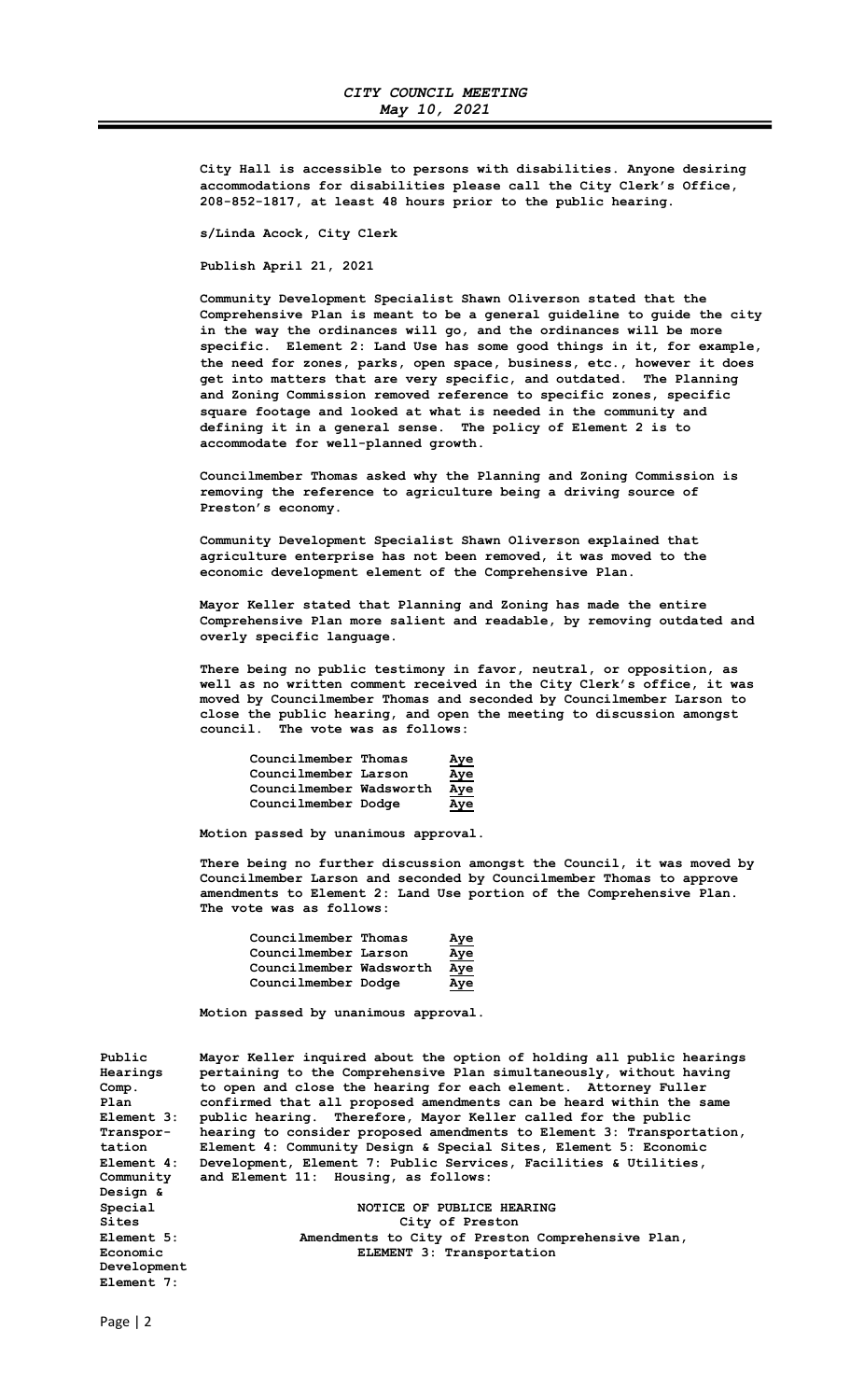Public A public hearing will be held before the Mayor and City Council, of Services, the City of Preston, to hear public comment on amendments to the City<br>Facilities of Preston's Comprehensive Plan, ELEMENT 3: Transportation. of Preston's Comprehensive Plan, ELEMENT 3: Transportation. & Utilities Element 11: Replace overview of ELEMENT 3: Transportation, to replace the<br>Housing listed speed limit along U.S. 91 from 25 mph to 30 mph; replace the listed speed limit along U.S. 91 from 25 mph to 30 mph; replace the listed city limits encompassing four (4) miles to city limits encompassing seven (7) square miles.

 Amend Policy 1 – Transportation Planning, to remove language relating to the Idaho Transportation Department Highway 91 Corridor Study; incorporate transportation plan to include trails and bike paths.

 Amend Policy 2 – Circulation to include a committee investigation of through streets, providing efficient traffic circulation, causing less congestion; remove the classification of Major Arterial and Minor Arterial to encompass those street classifications as Arterial; include storm water standards and remove phrase relating to the Runoff Study of 1998;

 Amend Policy 3 – Economic Development to state the city should seek to develop business to accommodate city residents, county residents and outlying areas; and seek to implement downtown parking;

 Amend Policy 4 – Entrance Corridors Goals to remove landscaping set back of thirty feet (30') on entrance of business corridors.

 Amend Policy 5 – Transportation Financing, to remove additional traffic signals on U.S 91 and the rebuilding of South State Street as prioritized Planned Improvements; add language that Preston City should seek grants to improve street and sidewalks; and add paving streets that are not fully paved to the Prioritize Planned Improvements. Amend Policy 6 – Airport area to add the location of the public

airport.

 Amend Policy 7 – Public Transportation to remove taxi service and charter air as provided services; and to add Cache Valley Transit, Pocatello Regional Transit and School Bus Service to students from kindergarten through grade twelve.

 Amend Policy 8 – School Safety to add the review of streets and sidewalks near school facilities; create safe environment for the community.

 Amend Policy 10 – Multi-Jurisdictional Planning to reference the city's desire to continue working with Franklin County officials.

 HEARING DATE AND TIME: Monday, May 10, 2021 at 5:10 p.m. or a soon thereafter as can be heard. HEARING LOCATION: Preston City Hall Council Chambers 70 West Oneida Preston, Idaho 83263.

 A copy of ELEMENT 3: Transportation of the City of Preston Comprehensive Plan is available at the City Clerk's office at 70 West Oneida Preston, Idaho.

> City Hall is accessible to persons with disabilities. Anyone desiring accommodations for disabilities please call the City Clerk's Office, 208-852-1817, at least 48 hours prior to the public hearing.

s/Linda Acock, City Clerk

Publish April 21, 2021

 Mayor Keller introduced Element 3: Transportation, of the Preston City Comprehensive Plan.

 Engineer Simpson stated that a lot of the changes to Element 3 are updates to the current status. Many policies of this element refer to old (1998-2000) studies, taxi services, and transit available in Preston City.

 Councilmember Dodge asked about policy two, that relates to the city's growth, the traffic along State Street and through streets, and what the plan is for this.

> Engineer Simpson stated that there's no set plan right now, but that this is what needs to be studied, discussed and followed going forward, as the Preston City grows.

 Councilmember Thomas asked if the current transportation study would evaluate the congestion, through streets, alternative routes.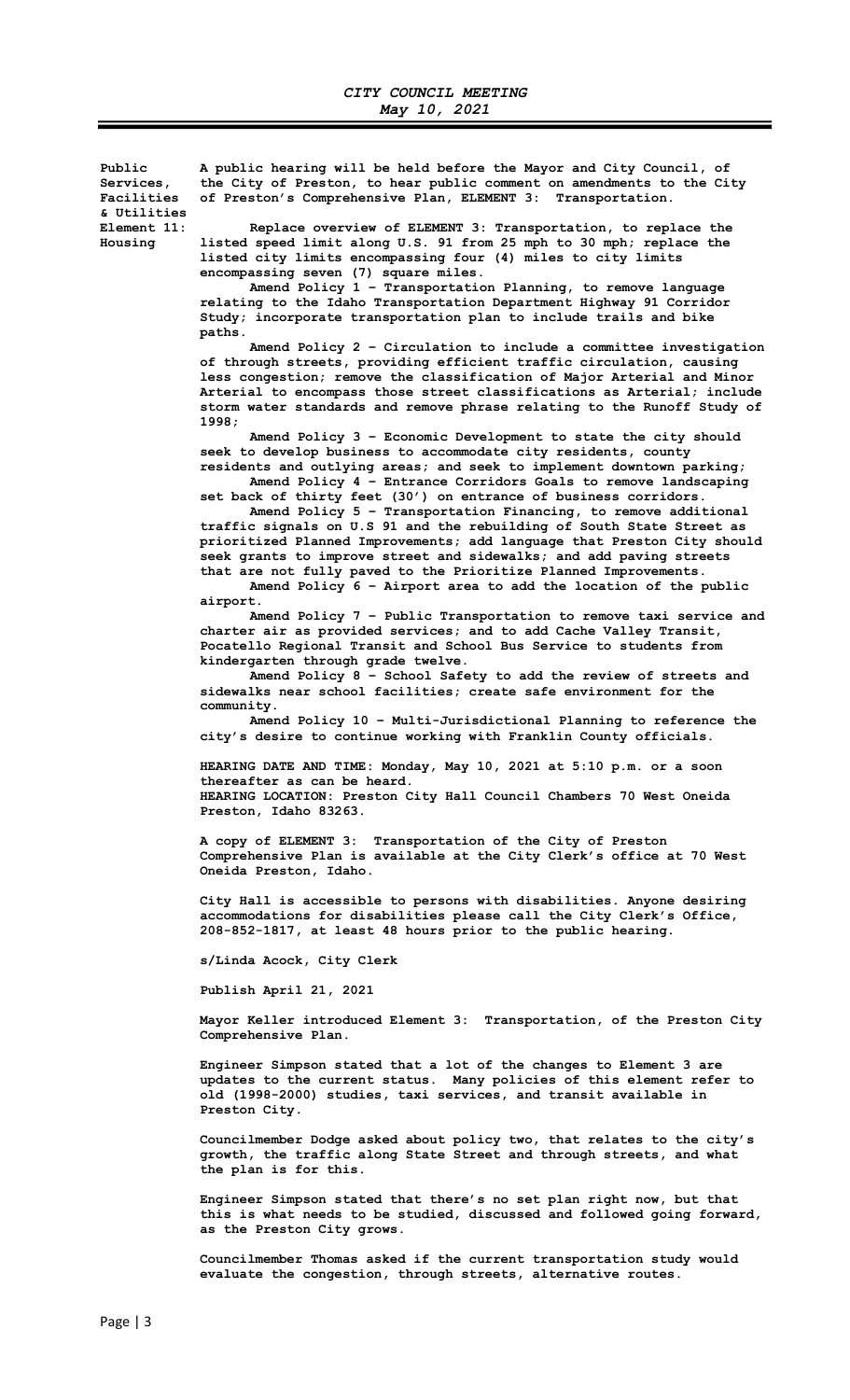Engineer Simpson stated that it could possibly cover some of those matters.

 Mayor Keller added that the transportation committee will most likely use the Comprehensive Plan for guidance as they do their work this year.

 Engineer Simpson stated that they'll also have the Capital Improvement Plan to work along with the Comprehensive Plan.

 There being no public testimony in favor, neutral, or opposition, as well as no written comment received in the City Clerk's office, Mayor Keller asked for discussion amongst the council. There being no further discussion, the public hearing was moved on to Element 4: Community Design and Special Sites of the Comprehensive Plan.

 Mayor Keller introduced Element 4: Community Design and Special Sites, of the Preston City Comprehensive Plan, as follows:

## NOTICE OF PUBLICE HEARING City of Preston Amendments to City of Preston Comprehensive Plan, ELEMENT 4: Community Design and Special Sites

 A public hearing will be held before the Mayor and City Council, of the City of Preston, to hear public comment on amendments to the City of Preston's Comprehensive Plan, ELEMENT 4: Community Design and Special Sites.

 Amend General Policy Statement: Downtown –to remove reference to zoning classification C2; remove maximum height of two (2) stories for businesses. Adding pedestrian oriented theme for downtown business area; providing identification signs of historical significance, navigation, and amenities.

 Amend General Policy Statement: Shopping Centers – to remove specification to generalized retail districts or linear strip commercial; remove specification to allowed shopping centers within the C3 Zone.

 Amend General Policy Statement: Regional Shopping Centers – to remove this general policy statement, which discourages regional shopping centers, typified by anchor stores, factory outlets, warehouse/club stores, etc., in its entirety.

 HEARING DATE AND TIME: Monday, May 10, 2021 at 5:15 p.m. or a soon thereafter as can be heard. HEARING LOCATION: Preston City Hall Council Chambers 70 West Oneida Preston, Idaho 83263.

 A copy of ELEMENT 4: Community Design and Special Sites, of the City of Preston Comprehensive Plan, is available at the City Clerk's office at 70 West Oneida Preston, Idaho.

 City Hall is accessible to persons with disabilities. Anyone desiring accommodations for disabilities please call the City Clerk's Office, 208-852-1817, at least 48 hours prior to the public hearing.

s/Linda Acock, City Clerk

Publish April 21, 2021

 Community Development Specialist Shawn Oliverson explained that this element portion of the Comprehensive Plan pertains to design of the downtown area, store sites, etc.

 Planning and Zoning has recommended the removal of specific zones, as well as language that is overly specific or no longer relevant. They've added a need for signage that identifies sites of historical significance, enhances navigation, and highlights the city's amenities.

 There being no public testimony in favor, neutral, or opposition, as well as no written comment received in the City Clerk's office, Mayor Keller opened the meeting to discussion amongst council.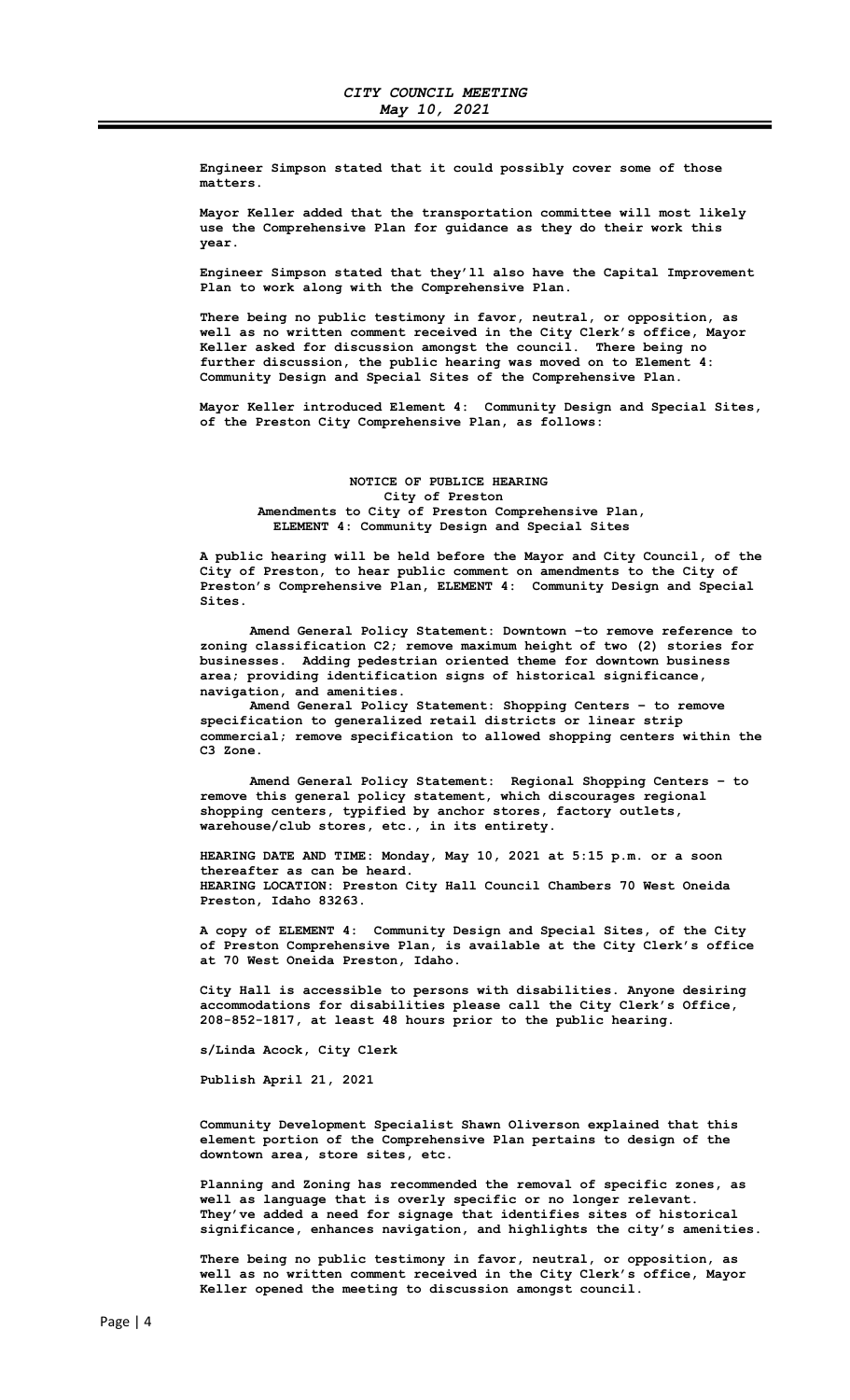Councilmember Larson asked about the Planning and Zoning's goal to encourage a compatible pedestrian oriented design in the downtown business area, as stated in 3e of Element 4.

 Community Development Specialist Shawn Oliverson stated that it is meant to encourage foot traffic downtown, and encourage people to walk throughout the downtown.

 There being no further discussion, the public hearing was moved on to Element 5: Economic Development, of the Comprehensive Plan.

 Mayor Keller introduced Element 5: Economic Development, of the Preston City Comprehensive Plan, as follows:

> NOTICE OF PUBLICE HEARING City of Preston Amendments to City of Preston Comprehensive Plan, ELEMENT 5: Economic Development

 A public hearing will be held before the Mayor and City Council, of the City of Preston, to hear public comment on amendments to the City of Preston's Comprehensive Plan, ELEMENT 5: Economic Development.

 Remove agriculture as the largest contributor in Preston City; adding major industries to include education, healthcare, retail, manufacturing and construction; listing largest employers in Preston City.

 Remove reference to Preston City being a bedroom community to Logan, Utah; add large contingent of people who live in Preston work in Utah.

 Add extension of high speed internet to as many neighborhoods as possible.

 List 2019 data for median yearly income for Preston City and Franklin County.

 Remove paragraphs referencing development of industrial site, SICOG, and individually named businesses and activities; to include encouragement of the growth, development and expansion of local businesses.

 HEARING DATE AND TIME: Monday, May 10, 2021 at 5:20 p.m. or a soon thereafter as can be heard. HEARING LOCATION: Preston City Hall Council Chambers 70 West Oneida Preston, Idaho 83263.

 A copy of ELEMENT 5: Economic Development of the City of Preston Comprehensive Plan is available at the City Clerk's office at 70 West Oneida Preston, Idaho.

 City Hall is accessible to persons with disabilities. Anyone desiring accommodations for disabilities please call the City Clerk's Office, 208-852-1817, at least 48 hours prior to the public hearing.

s/Linda Acock, City Clerk

Publish April 21, 2021

 Community Development Specialist Shawn Oliverson explained that there are quite a few changes to the economic development element of the Comprehensive Plan. He addressed Councilmember Thomas' previous question about agriculture. The amendment will remove agriculture as being the largest contributor to the economy of Preston City, and add that it has played a large role in the local economy and continues to do so. However, agriculture within the city limits is on the decline.

 Statistics referring to the median income for people in Preston City was updated, listing Preston City, Franklin County, and the nation.

 Reference was also made to Preston City partnering with internet service providers to extend high-speed internet to as many neighborhoods as possible.

 Mayor Keller stated that he doesn't like the specificity of the income measurements that are stated within the Comprehensive Plan. He would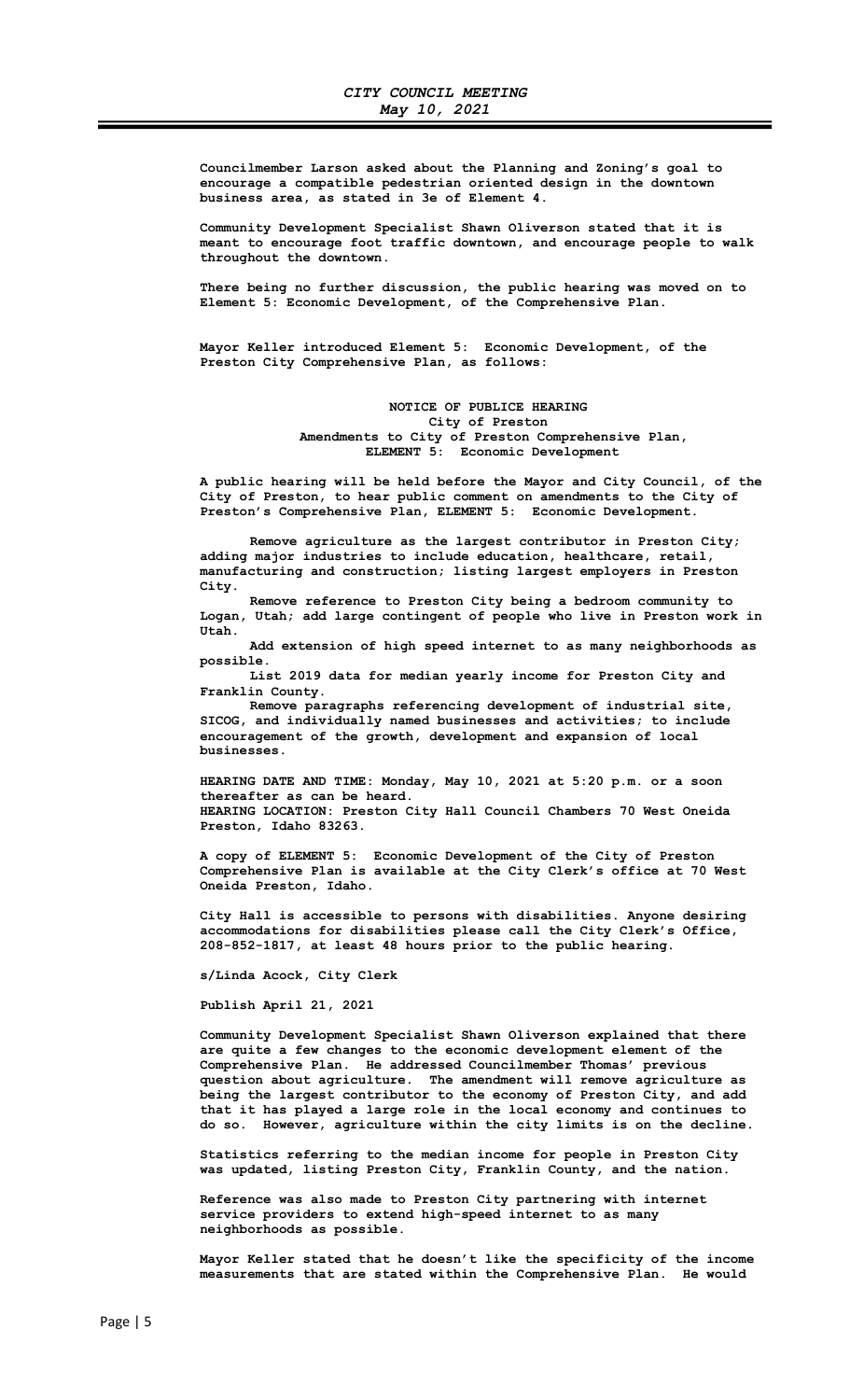prefer that it simply list that 25.88% of Preston City households earn more than the national average, instead of mentioning specific wage amounts.

 Attorney Fuller advised that in some cities, the partnering with internet service providers has proved controversial, and council should take that into consideration.

 There being no public testimony in favor, neutral, or opposition, as well as no written comment received in the City Clerk's office, Mayor Keller opened the meeting to discussion amongst council.

 Councilmember Dodge commented that one of the items under Element 5: Economic Development is the goal of encouraging growth, development and expansion of local business. It is important to keep our labor jobs here in our community.

 Councilmember Larson asked if the entire paragraph referring to the median income could be removed from the Comprehensive Plan.

 Community Development Specialist Shawn Oliverson stated that the information for the median income is simply a "snapshot" of the times.

 Mayor Keller asked legal counsel, if the council elects to eliminate the paragraph relating to median income, is it a significant enough change to warrant another publication notice and public hearing.

 Attorney Fuller advised that Idaho State Code 67-6509 states that after the Planning and Zoning Commission forwards its recommendation, if the governing board makes a material change in the recommendations, then there needs to be further notice and hearing before it's adopted. In his opinion removing a whole paragraph would constitute a material change.

 Councilmember Wadsworth stated that the information regarding median income is crucial for those that process grants and to have it already inside the Comprehensive Plan is informative and useful.

 Councilmember Thomas stated that, so long as the Comprehensive Plan is updated annually, it will be informative information.

 Councilmember Dodge stated that the information could be useful to a business that is looking into investing in, or relocating to, Preston City.

 There being no further discussion, Mayor Keller moved the public hearing on to Element 7: Public Services, Facilities and Utilities, as follows:

## NOTICE OF PUBLIC HEARING City of Preston Amendments to City of Preston Comprehensive Plan, ELEMENT 7: Public Services, Facilities and Utilities

 A public hearing will be held before the Mayor and City Council, of the City of Preston, to hear public comment on amendments to the City of Preston's Comprehensive Plan, ELEMENT 7: Public Services, Facilities and Utilities

 Revise ELEMENT 7: Public Services, Facilities and Utilities removing reference to lawn watering restrictions and need for water meters, former engineer, former facilities planning studies, 1996 wastewater study, 1998 storm study, summation of protective services, incorporation of Fire District in 1999, relocation of county landfill and general policy statement; implementing water facility plan, wastewater facility plan, design and building of new wastewater facility plan, updated summary of protective services in Preston City, Franklin County Landfill, Larsen-Sant Library, Franklin County Medical Center, exploration of revenue from Impact Fees and General Policy Statement.

 HEARING DATE AND TIME: Monday, May 10, 2021 at 5:25 p.m. or a soon thereafter as can be heard.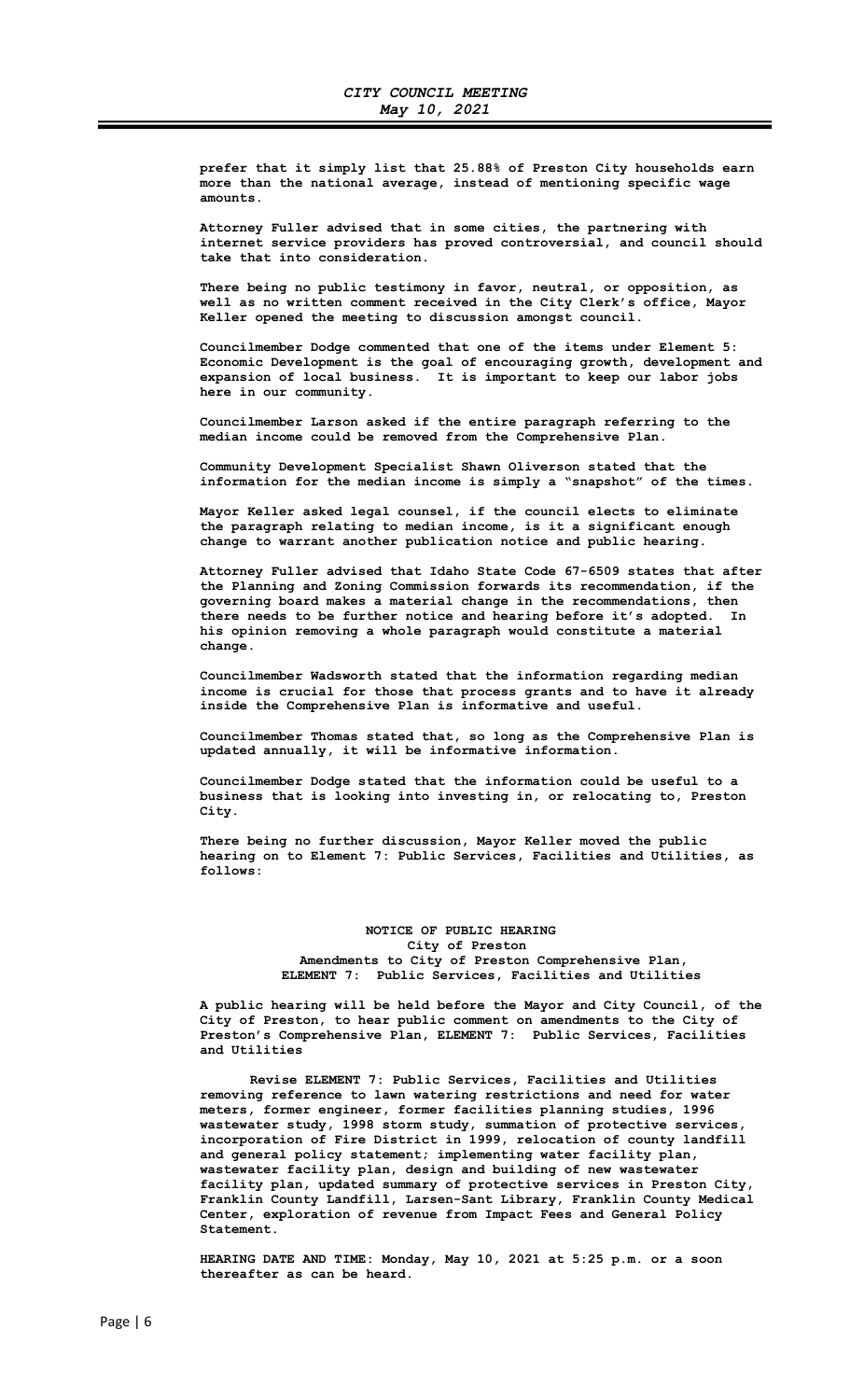HEARING LOCATION: Preston City Hall Council Chambers 70 West Oneida Preston, Idaho 83263.

 A copy of ELEMENT 7: Public Services, Facilities and Utilities of the City of Preston Comprehensive Plan is available at the City Clerk's office at 70 West Oneida Preston, Idaho.

 City Hall is accessible to persons with disabilities. Anyone desiring accommodations for disabilities please call the City Clerk's Office, 208-852-1817, at least 48 hours prior to the public hearing.

s/Linda Acock, City Clerk

Publish April 21, 2021

 Community Development Specialist Shawn Oliverson presented the amendments to Element 7, stating that this portion deals with our water, sewer, protective services, medical facility. The new section discusses how we are doing a study for new water systems, how we are upgrading our wastewater facility, and an inventory of our emergency and medical facilities.

 Councilmember Thomas clarified that the removal of the watering hours and restrictions in the Comprehensive Plan does not preclude the City Council, in a time of water shortage, from implementing watering restrictions.

 There being no public testimony in favor, neutral, or opposition, as well as no written comment received in the City Clerk's office, Mayor Keller opened the meeting to discussion amongst council.

 Councilmember Larson asked about an update on the water facility plan grant that is mentioned in the first paragraph.

 Engineer Simpson explained that the city did not receive that grant, but there are still plans to move forward.

 Councilmember Dodge asked if Keller and Associates would automatically be chosen for the study.

 Engineer Simpson stated that the study will move forward as the council directs.

 There being no further discussion, Mayor Keller moved the public hearing onto Element 11: Housing, as follows:

### NOTICE OF PUBLIC HEARING City of Preston

Amendments to City of Preston Comprehensive Plan, ELEMENT 11: Housing

 A public hearing will be held before the Mayor and City Council, of the City of Preston, to hear public comment on amendments to the City of Preston's Comprehensive Plan, ELEMENT 11: Housing Amend paragraph 2, to remove the words restrictive standards, and add the words current zoning ordinances. Amend paragraph 3, to remove the words apartment complexes and add the words multi-unit housing and PUD development.

 HEARING DATE AND TIME: Monday, May 10, 2021 at 5:30 p.m. or a soon thereafter as can be heard. HEARING LOCATION: Preston City Hall Council Chambers 70 West Oneida Preston, Idaho 83263.

 A copy of ELEMENT 11: Housing, of the City of Preston Comprehensive Plan, is available at the City Clerk's office at 70 West Oneida Preston, Idaho.

 City Hall is accessible to persons with disabilities. Anyone desiring accommodations for disabilities please call the City Clerk's Office, 208-852-1817, at least 48 hours prior to the public hearing.

s/ Linda Acock, City Clerk

Publish April 21, 2021

 Community Development Specialist Shawn Oliverson introduced the amendments to Element 11 of the Comprehensive Plan. He stated that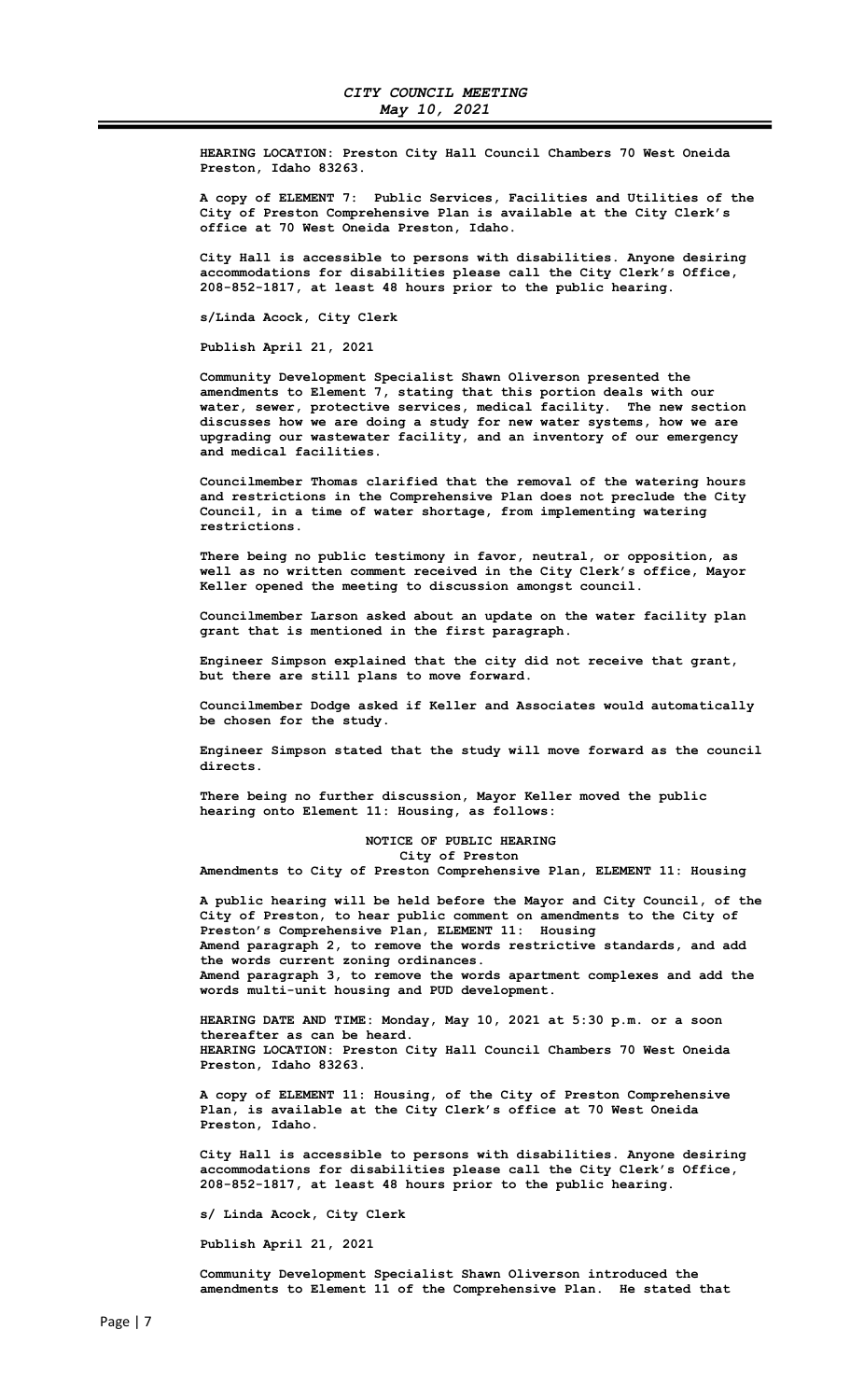changes made were superficial. He did comment that the first paragraph states that available housing in Preston is minimal, especially affordable housing for low to moderate income families. This was true twenty years ago, and still an issue today.

 There being no public testimony in favor, neutral, or opposition, as well as no written comment received in the City Clerk's office, Mayor Keller opened the meeting to discussion amongst council.

 There being no further discussion, Mayor Keller asked for a motion to close the public hearing.

 It was moved by Councilmember Wadsworth and seconded by Councilmember Dodge to close the public hearing and approve the amendments to Element 3, Element 4, Element 5, Element 7 and Element 11 of the 2003 Comprehensive Plan of the City of Preston. The vote was as follows:

| Councilmember Thomas    | <u>Aye</u> |
|-------------------------|------------|
| Councilmember Larson    | <u>Aye</u> |
| Councilmember Wadsworth | <u>Aye</u> |
| Councilmember Dodge     | Aye        |

Motion passed by unanimous vote.

Resolution It was moved by Councilmember Dodge and seconded by Councilmember 129 Thomas to approve Resolution 129, authorizing amendment of the 2003 Comp. Comprehensive Plan City of Preston Goals and Objectives, as recommended<br>Plan by the Planning and Zoning Commission. The vote was as follows: by the Planning and Zoning Commission. The vote was as follows:

| Councilmember Thomas    | <u>Aye</u> |
|-------------------------|------------|
| Councilmember Larson    | <u>Aye</u> |
| Councilmember Wadsworth | Aye        |
| Councilmember Dodge     | Aye        |

Motion passed by unanimous vote.

Public Mayor Keller called for the public hearing to consider amendments Hearing to Preston Municipal Code 16.24.045, Flag Lots, as follows: Flag Lots 16.24.045

#### NOTICE OF PUBLIC HEARING

 Notice is hereby given that a public hearing will be held on the 10th day of May, 2021, at the hour of 5:35 P.M., or as soon thereafter as this matter may be heard, at City Hall located at 70 West Oneida St., Preston, Idaho, before the City of Preston Mayor and City Council to consider an amendment to the Subdivision Ordinance, Flag Lots, Chapter 16.24.045 of the Preston Municipal Code, as follows:

 AN ORDINANCE OF THE CITY OF PRESTON, IDAHO, AMENDING THE SUBDIVISION ORDINANCE OF THE PRESTON MUNICIPAL CODE AS FOLLOWS: 16.24.045 – FLAG LOTS, REVISING NUMBERING OF PARAGRAPHS, ELIMINATING THE RESTRICTION OF FLAG LOTS ONLY WITHIN THE CORE AREA OF THE CITY; AUTHORIZING THE CITY ENGINEER TO REQUIRE SCREENING AND LANDSCAPING; REQUIRING ALL PLANS BE APPROVED BY THE LOCAL FIRE PROTECTION AGENCY, THAT ALL DWELLINGS BE LOCATED WITHIN A MAXIMUM DISTANCE OF FOUR HUNDRED FIFTY FEET (450') FROM THE STREET CENTERLINE, FIRE HYDRANTS, TURNAROUNDS, SIGNS, AND THAT ALL IMPROVEMENTS SHALL BE COMPLETED AT THE OWNER/DEVELOPER EXPENSE; REVISE THE BEFORE-AFTER INFILL ILLUSTRATION TO A FLAG LOT ILLUSTRATION.

 A copy of a proposed ordinance is on file with the city clerk at the above address and copies of the same may be obtained from that office from and after April 21, 2021.

 All persons present at the public hearing will be given the opportunity to be heard. Written comments and objections may be submitted to the City Clerk at the above address prior to the public hearing, and the same shall be considered by the Commission in its deliberations.

s/ Linda Acock, City Clerk

Publish: April 21, 2021

 Engineer Simpson explained that the amendments will eliminate the requirement that flag lots can only be in the core area of the city, but must front on an improved, dedicated city street. It also amends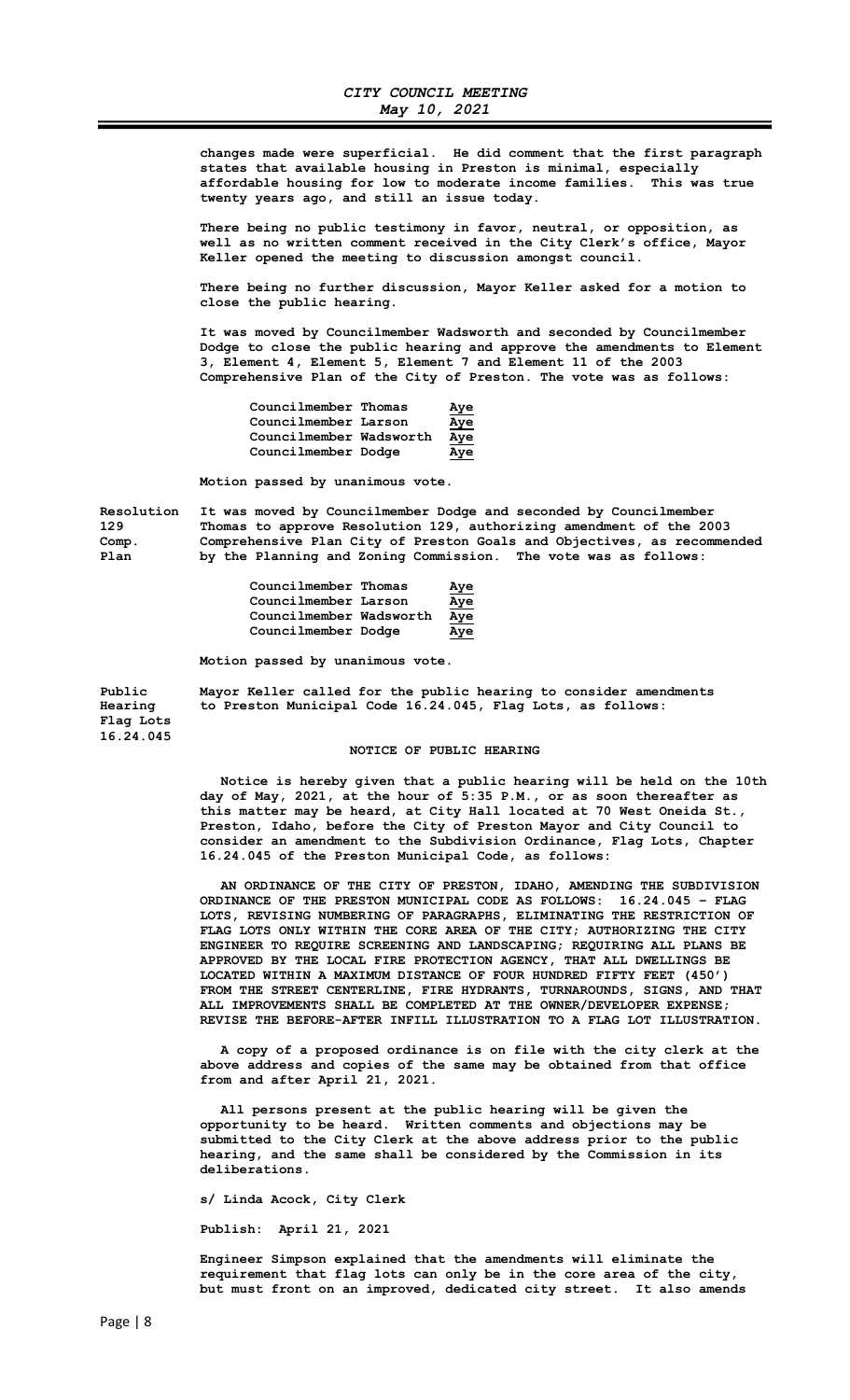the 150' drive lane length restriction to allow up to 450' from the centerline of the access road. Fire hydrants must be installed in accordance with the local fire protection agency requirement at the expense of the owner/developer. Turnarounds shall be provided at the end of the access road or driveway. And, street address signs will be required.

 Engineer Simpson proposed that, in paragraph 16 of the amended code, the words, "And shall be located within five (5) feet of the required access road or driveway." be stricken. It will provide for fire hydrants to be located on all required access roads or driveways as required by the local fire protection agency and/or Preston City engineer.

 Attorney Fuller sited Preston Municipal Code 17.32.070, that if the council makes a material change from what is presented at the public hearing, further notice and hearing shall be provided before the council adopts the amendment, and advised that he did not see this as a material change.

 Mayor Keller asked for comments in favor of amendment to Preston Municipal Code 16.24.045.

 Bryon Martin stated that the amendments to the flag lot, allowing the drive to be up to 450' affects him directly because his home is 170' back. It allows him to now create a flag lot on his property, and will allow many people to develop in the core area.

 There being no further testimony in favor, Mayor Keller asked for neutral comments.

 There being no neutral comments, Mayor Keller asked for comments in opposition to the amendments. There being none, Mayor Keller asked for written comment received in the City Clerk's office. Clerk Acock stated that no written comments have been received by the City Clerk's office.

Mayor Keller asked for a motion to close the public hearing.

 It was moved by Councilmember Wadsworth and seconded by Councilmember Thomas to close the public hearing, and open the meeting to council discussion. The vote was as follows:

| Councilmember Thomas    | <u>Aye</u> |
|-------------------------|------------|
| Councilmember Larson    | <u>Aye</u> |
| Councilmember Wadsworth | <u>Aye</u> |
| Councilmember Dodge     | <u>Aye</u> |

Motion passed by unanimous vote.

 Councilmember Dodge stated that the revisions align with the city's growth plans.

 It was moved by Councilmember Thomas and seconded by Councilmember Dodge to approve the amendments to Preston Municipal Code 16.24.045, Flag Lots, with the change to paragraph 16, by striking the words, "and shall be located within five (5) feet of the required access road or driveway".

The vote was as follows:

| Councilmember Thomas    | <u>Aye</u> |
|-------------------------|------------|
| Councilmember Larson    | <u>Aye</u> |
| Councilmember Wadsworth | Aye        |
| Councilmember Dodge     | Aye        |

Motion passed by unanimous vote.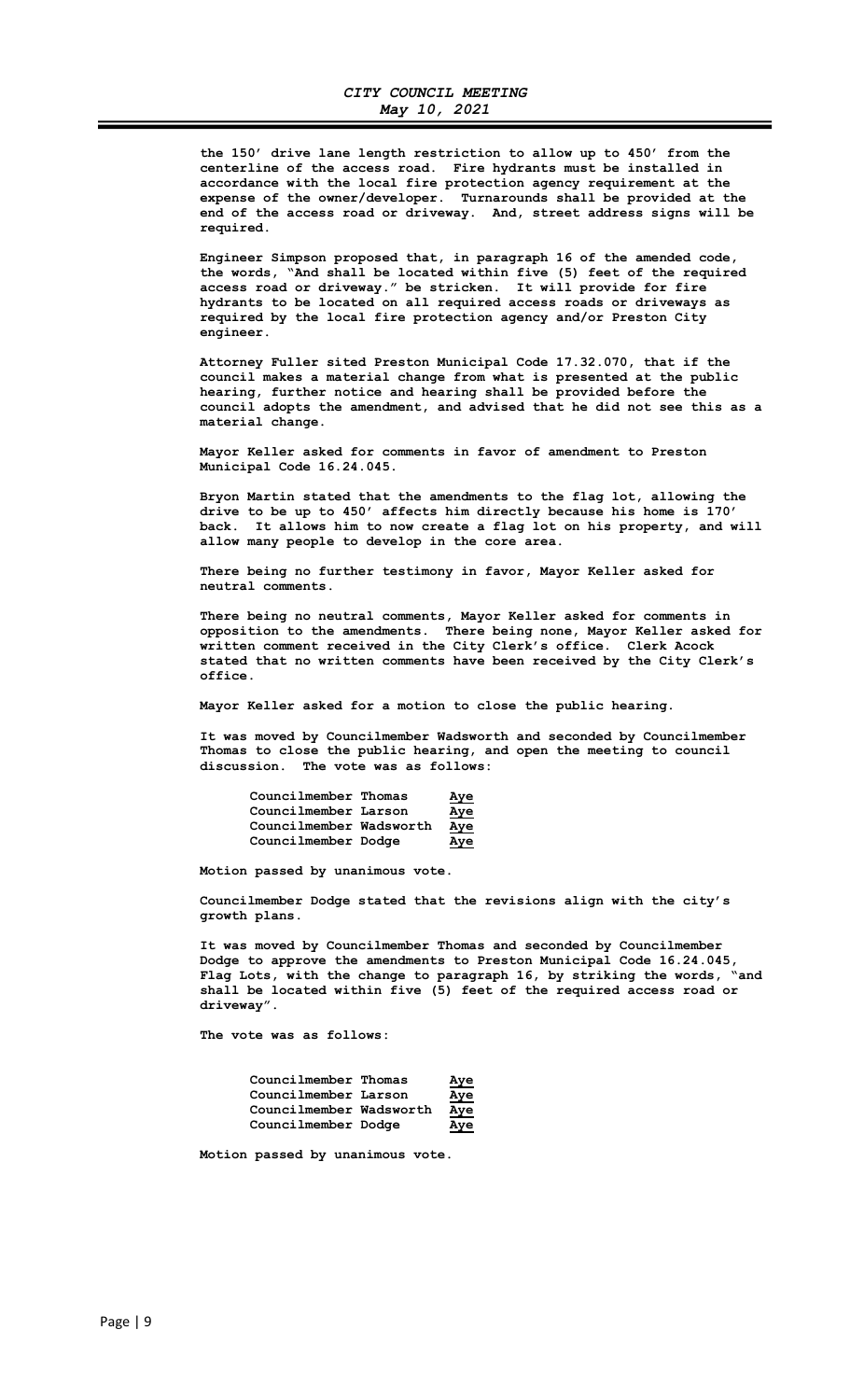Ordinance Councilmember Wadsworth introduced Ordinance 2021-4 relating to the 2021-4 amendment of Preston Municipal 16.24, Flag lots.

Flag

Lots It was moved by Councilmember Wadsworth and seconded by Councilmember Thomas to dispense with the rules requiring the Reading of Ordinances on three separate days, and ordered the ordinance to be read once in summary. The vote was as follows:

| Councilmember Thomas    | <u>Aye</u> |
|-------------------------|------------|
| Councilmember Larson    | <u>Aye</u> |
| Councilmember Wadsworth | <u>Aye</u> |
| Councilmember Dodge     | Aye        |

Motion passed by unanimous vote.

Ordinance 2021-4 was read once in summary by City Clerk Acock.

 It was moved by Councilmember Thomas and seconded by Councilmember Wadsworth to approve Ordinance 2021-4. The vote was as follows:

| Councilmember Thomas    | <u>Aye</u> |
|-------------------------|------------|
| Councilmember Larson    | <u>Aye</u> |
| Councilmember Wadsworth | <u>Aye</u> |
| Councilmember Dodge     | Aye        |

Motion passed by unanimous vote.

Parking & Loading

Public Mayor Keller called for the public hearing to consider amendments Hearing to Preston Municipal Code 17.22, Off-Street Parking and Loading, as follows:

#### NOTICE OF PUBLIC HEARING

 Notice is hereby given that a public hearing will be held on the 10th day of May, 2021, at the hour of 5:40 P.M., or as soon thereafter as this matter may be heard, at City Hall located at 70 West Oneida St., Preston, Idaho, before the City of Preston Mayor and City Council to consider an amendment to the Zoning Ordinance, Off-Street Parking, Chapter 17.22 of the Preston Municipal Code, as follows:

> AN ORDINANCE OF THE CITY OF PRESTON, IDAHO, AMENDING THE ZONING ORDINANCE, PRESTON MUNICIPAL CODE AS FOLLOWS: 17.22 – OFF-STREET PARKING, CHANGING CHAPTER TITLE OF 17.22.010 FROM INCREASE IN INTENSITY OF USE TO ENLARGEMENT OR INCREASE OF USE; REMOVING LANGUAGE REFERENCING INTENSITY OF USE TO THAT OF ENLARGEMENT OR INCREASE; AND ALLOWING PLANNING AND ZONING COMMISSION TO GRANT EXCEPTIONS BASED ON SUFFICIENT STANDARD.

> 17.22.030 ACCESS: ADDING 12' WIDTH MINIMUM FOR ONE-WAY ACCESS; AND 24' WIDTH MINIMUM FOR TWO-WAY ACCESS.

 17.22.040 EXISTING BUILDING NOT DEEMED NONCONFORMING: EXISTING BUILDINGS MAY NOT REDUCE PARKING AREA OR CAPACITY.

 17.22.050 ROUNDING UP OF FRACTIONAL NUMBERS: CALCULATION FOR REQUIRED PARKING SPACES SHALL BE ROUNDED UP.

 17.22.070 MIXED USES: REMOVE EXCEPTION FOR DWELLINGS AND MOTELS 17.22.080 HARD-SURFACED PARKING SPACES: INCLUDE CONCRETE OR ASPHALT AS HARDSCAPED, IMPERMEABLE SURFACE; REQUIRE FRONT YARDS OF COMMERCIAL AND INDUSTRIAL BUILDINGS TO BE LANDSCAPED OR HARDSCAPED; NEW COMMERCIAL OR INDUSTRIAL BUILDING, OR ADDITIONS OF 500 SQUARE FEET SHALL BE REVIEWED AND APPROVED BY THE PLANNING AND ZONING COMMISSION.

 17.22.090 LIGHTING—SCREENING: ADDING PRIVACY FENCE; FENCING AND SCREENING TO BE MAINTAINED IN GOOD CONDITION; IF TERRAIN OR NATURAL FEATURES PROHIBIT SCREENING, PLANNING AND ZONING COMMISSION MAY NOT REQUIRE SCREENING; LIGHTING AND SCREENING PLANS SHOULD BE APPROVED BY THE PLANNING AND ZONING COMMISSION; CREAT TABLE FOR REQUIRED PARKING SPACE PER USE.

CREATE 17.22.100 TABLE FOR REQUIRED PARKING SPACE PER USE.

 CREATE 17.22.110 PARKING STANDARDS: CREATING A PARKING SPACE DIMENSION TABLE

 CREATE 17.22.120 STATE STREET PARKING 1ST SOUTH TO 1ST NORTH – BUYOUT OPTION: CREATE A STATE STREET 1ST SOUTH TO 1ST NORTH BUYOUT OPTION; CREATE THE DOWNTOWN PARKING FUND, ESTABLISH RATES FOR BUYOUT BY RESOLUTION; REQUIRING THE CANDIDATE FOR BUYOUT TO PRESENT EVIDENCE AS TO WHY THE BUYOUT IS NECESSARY; NO STAFF PARKING ALONG STATE STREET.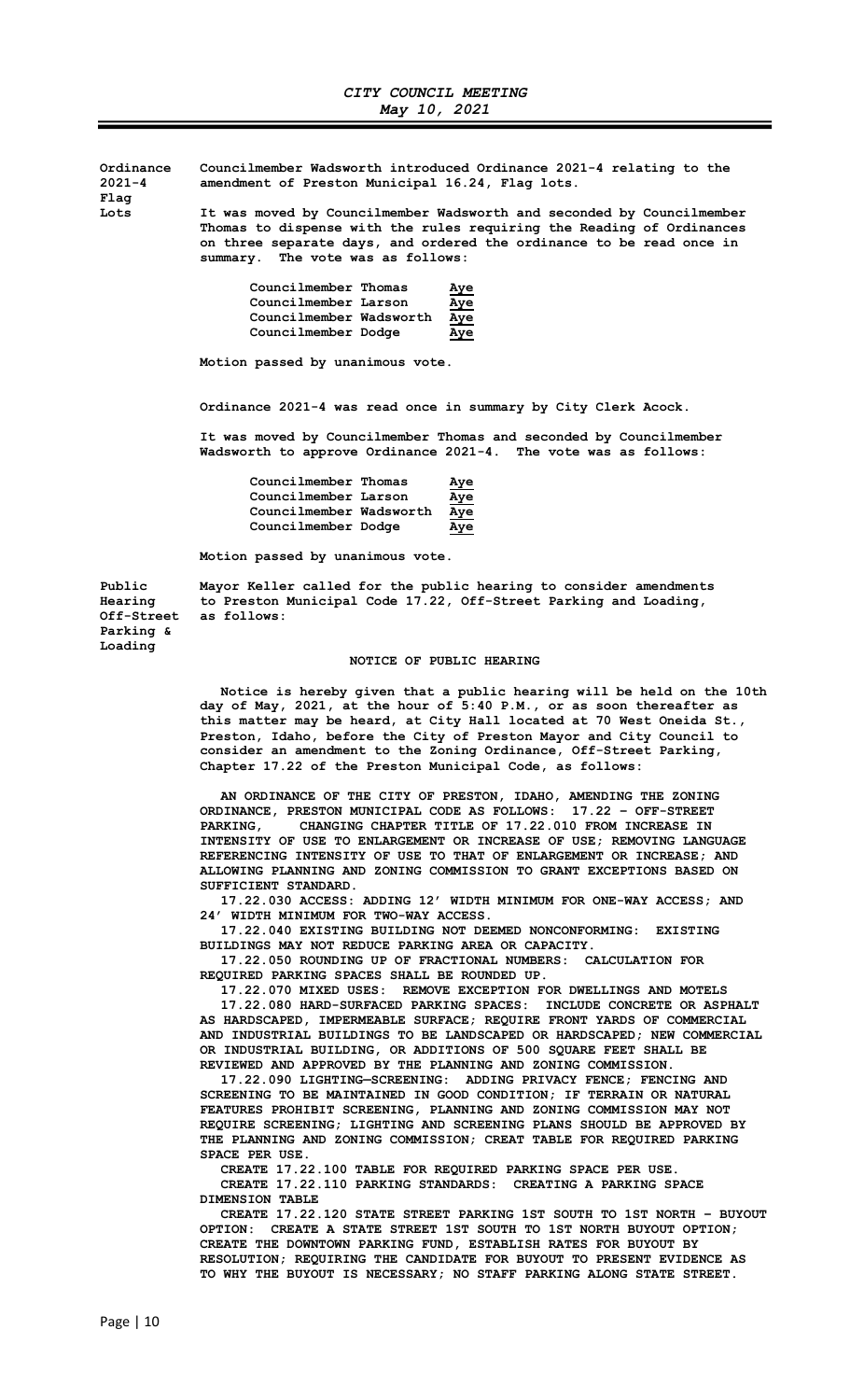CREATE 17.22.130 REQUIRED LOADING ZONES: REQUIRING LOADING AREAS FOR NEWLY CONSTRUCTED COMMERCIAL/INDUSTRIAL BUILDING; LOADING AREAS SHALL NOT ENCROACH UPON PUBLIC PROPERTY; PARKING AREAS SHALL NOT DOUBLE AS LOADING AREAS DURING OPERATING HOURS.

 CREATE 17.22.140 FINES FOR VIOLATIONS: ESTABLISHING PENALTY FOR VIOLATION.

 A copy of a proposed ordinance is on file with the city clerk at the above address and copies of the same may be obtained from that office from and after April 21, 2021.

 All persons present at the public hearing will be given the opportunity to be heard. Written comments and objections may be submitted to the City Clerk at the above address prior to the public hearing, and the same shall be considered by the Commission in its deliberations.

s/ Linda Acock, City Clerk

Publish: April 21, 2021

 Community Development Specialist Shawn Oliverson stated that most of the changes to Chapter 17.22 are to clarify some of the vague language within the code. There is an addition to the code, called the Buy-Out Option. This allows existing businesses along State Street, between 1st South to  $1^{st}$  North that were built with inadequate space to voluntarily opt for a parking alternative, to deposit money to the Downtown Parking Fund, in lieu of required off-street parking spaces. The fund will be used for purchasing and improving public parking.

 Councilmember Dodge asked if the rate for each parking spot, which shall be established by resolution, had been established.

 Community Development Specialist Shawn Oliverson stated that the Resolution setting that fee is in process and will be coming within the next couple months.

 There being no public testimony in favor, neutral, or opposition, as well as no written comment received in the City Clerk's office, Mayor Keller asked for a motion to close the public hearing.

 It was moved by Councilmember Thomas and seconded by Councilmember Larson to close the public hearing, and open the meeting to discussion amongst the council. The vote was as follows:

| Councilmember Thomas    | <u>Aye</u> |
|-------------------------|------------|
| Councilmember Larson    | <u>Aye</u> |
| Councilmember Wadsworth | <u>Aye</u> |
| Councilmember Dodge     | Aye        |

Motion passed by unanimous vote.

 Councilmember Thomas asked if the requirement for lighting and screening and privacy fencing was only applicable to commercial and industrial zones.

 Community Development Specialist Shawn Oliverson stated that it applies to commercial and industrial properties that abut residential property.

 Councilmember Thomas stated that there are issues with off-street loading and the blocking of streets while loading/unloading. Does any of the amendments alleviate the current situation?

 Community Development Specialist Shawn Oliverson explained that it affects newly constructed commercial/industrial building requiring shipments in or out. This will not affect existing businesses.

 Mayor Keller stated that this is the same principle with Fed Ex and UPS as with semi loading and unloading.

 Councilmember Dodge asked how the parking ratio in 17.22.100 was formed.

 Community Development Specialist Shawn Oliverson explained that the Planning and Zoning Commission did comparisons with our current standards, and those in communities that are our size.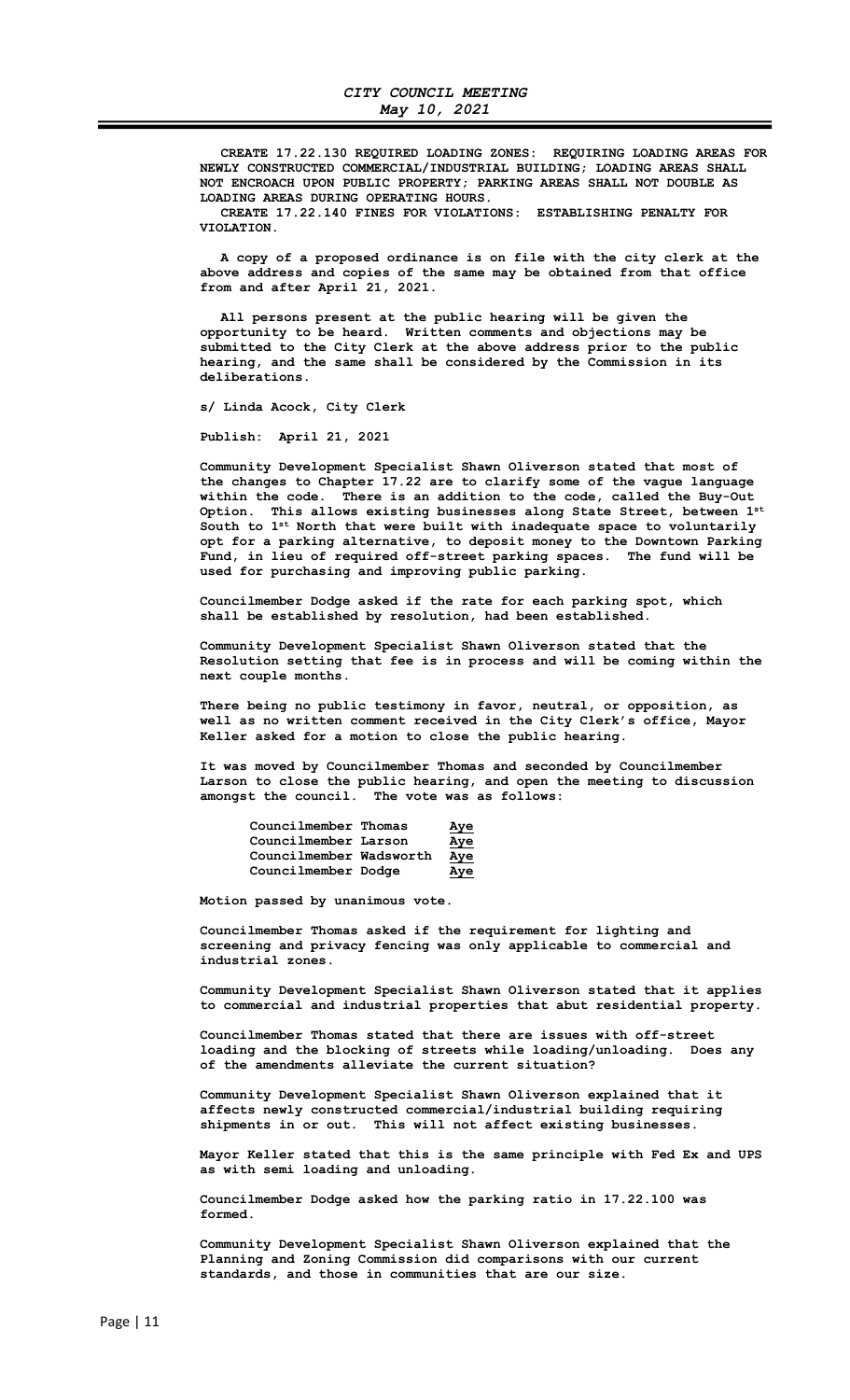Councilmember Larson asked how far in the future the resolution setting the price per parking space for the downtown parking fund is set. He stated that for all intents and purposes, the city could have a request for the buyout next week, and there isn't a set fee for the city to go with.

 Clerk Acock stated that the resolution has been drafted, and given to each council member for their review and input. As soon as council is ready for it to be set for publication and hearing, it will be set.

 It was moved by Councilmember Wadsworth and seconded by Councilmember Dodge to approve the amendments to Chapter 17.22, relating to offstreet parking and loading. The vote was as follows:

| Councilmember Thomas    | <u>Aye</u> |
|-------------------------|------------|
| Councilmember Larson    | <u>Aye</u> |
| Councilmember Wadsworth | <u>Aye</u> |
| Councilmember Dodge     | Aye        |

Motion passed by unanimous vote.

Parking &

Ordinance Councilmember Thomas introduced Ordinance 2021-5 relating to 2021-5 the amendment of Preston Municipal Code 17.22, Off-Street Party the amendment of Preston Municipal Code 17.22, Off-Street Parking Off-Street and Unloading.

Loading It was moved by Councilmember Thomas and seconded by Councilmember Dodge to dispense with the rules requiring the Reading of Ordinances on three separate days, and ordered the ordinance to be read once in summary. The vote was as follows:

| Councilmember Thomas    | <u>Aye</u> |
|-------------------------|------------|
| Councilmember Larson    | <u>Aye</u> |
| Councilmember Wadsworth | <u>Aye</u> |
| Councilmember Dodge     | Aye        |

Motion passed by unanimous vote.

Ordinance 2021-5 was read once in summary be City Clerk Acock.

 It was moved by Councilmember Thomas and seconded by Councilmember Dodge to approve Ordinance 2021-5. The vote was as follows:

| Councilmember Thomas    | <u>Aye</u> |
|-------------------------|------------|
| Councilmember Larson    | <u>Aye</u> |
| Councilmember Wadsworth | Aye        |
| Councilmember Dodge     | Aye        |

Motion passed by unanimous vote.

Public Mayor Keller gave guidelines for the public hearings, and then called Hearing for the public hearing to give consideration to revocation of Chapters Animal 17.20.010, 17.20.020 and 17.24.090, and the adoption of Chapter 17.19, Rights pertaining to animals rights, of the Preston Municipal Code, as follows:

#### NOTICE OF PUBLIC HEARING

Notice is hereby given that a public hearing will be held on the  $10^{\text{th}}$ day of May, 2021, at the hour of 5:45 P.M., or as soon thereafter as this matter may be heard, at City Hall located at 70 West Oneida St., Preston, Idaho, before the City of Mayor and City Council to consider the creation of a new Chapter to the Preston Municipal Code, Title 17 Zoning, 17.19 ANIMALS and eliminating 17.20.010, 17.20.020, and 17.24.090 of prohibited uses in the Preston Municipal Code, as follows:

 AN ORDINANCE OF THE CITY OF PRESTON, IDAHO, ELIMINATING PRESTON MUNICIPAL CODE 17.20.010 CERTAIN ANIMALS PROHIBITED A-1 AND A-2 DISTRICTS, IN ITS ENTIRETY; ELIMINATING PRESTON MUNICIPAL CODE 17.20.020 CERTAIN ANIMALS PROHIBITED RESIDENTIAL B AND TRANSITIONAL DISTRICTS, IN ITS ENTIRETY; AND ELIMINATING PRESTON MUNICIPAL CODE 17.24.090 LIVESTOCK ON PROPERTY IN ITS ENTIRETY AND CREATING A NEW CHAPTER IN THE PRESTON MUNICIPAL CODE, 17.19 ANIMALS.

 17.19.010 PURPOSE – PROVIDE FOR KEEPING OF ANIMALS WITHIN CITY LIMITS.

 17.19.020 DEFINITIONS – DEFINE ANIMAL; ANIMAL EQUIVALENT UNIT (AEU); ANIMAL RIGHTS; BONAFIDE AGRICULTURAL, COMMERCIAL OR COMPETITIVE ENTERPRISES; HOUSEHOLD PETS; AND NONCONFORMING ANIMAL RIGHTS.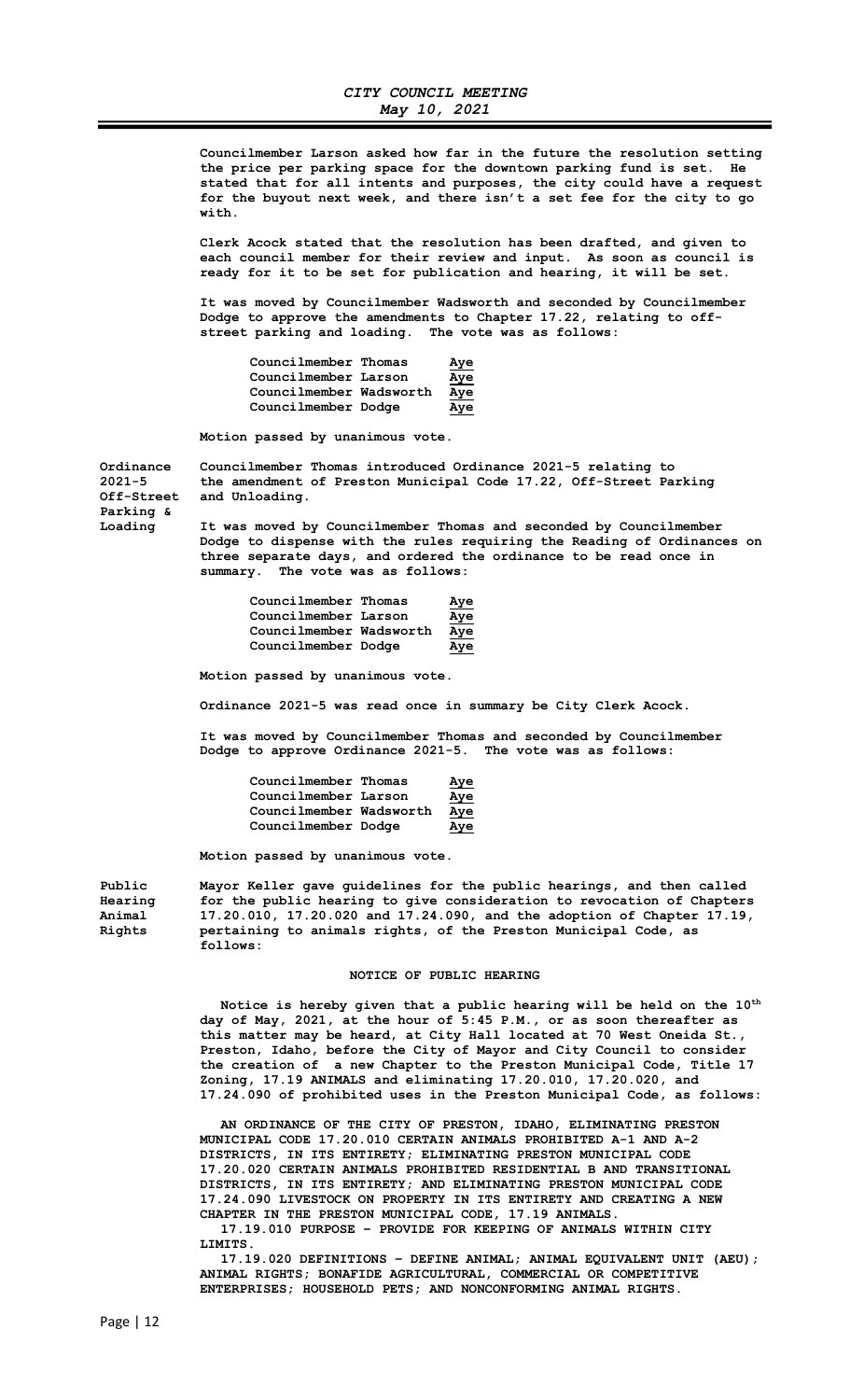17.19.030 CONTINUANCE OF NONCONFORMING ANIMAL RIGHTS – ALLOWS PROPERTY OWNERS TO MAINTAIN, BUT NOT ENLARGE, NONCONFORMING ANIMAL RIGHTS.

 17.19.040 EXEMPTIONS FOR EXISTING BONAFIDE AGRICULTURAL, COMMERCIAL, OR COMPETITIVE ENTERPRISES – CITY SHALL NOT TAKE ACTION TO RESTRICT EXISTING BONAFIDE AGRICULTURAL, COMMERCIAL, OR COMPETITIVE ENTERPRISE, EXCEPT A) PROHIBITED ANIMALS, B) LIVESTOCK PER PRESTON MUNICIPAL CODE 6.04 C) PROVISIONS WITHIN 17.19.070, 17.19.080, 17.19.090, 17.19.100, 17.19.110, 17.19.120, 17.19.130, D) USE IS DISCONTINUED FOR A PERIOD OF TEN (10) YEARS, E) BULLS AND STALLIONS MUST BE IN COMPLIANCE WITH PRESTON MUNICIPAL CODE 6.04.

 17.19.050 NUMBER OF ANIMALS PERMITTED – CREATING MINIMUM REQUIRED LOT SIZE; CLASSIFICATION OF ANIMAL; NUMBER OF ANIMALS ALLOWED BASED ON ANIMAL EQUIVALENT UNIT (AEU); ANIMAL DENSITY; TABLE PER CLASSIFICATION AEU AND LOT SIZE.

 17.19.060 YOUNG ANIMAL ALLOWANCE – MEDIUM CLASSIFIED ANIMALS UNDER ONE (1) YEAR WILL COUNT AS HALF AN ANIMAL EQUIVALENT UNIT.

 17.19.070 REGULATIONS OF FEEDING AND HOUSING ANIMALS – LARGE AND MEDIUM ANIMALS MUST BE FED AND CORRALLED AT LEAST FORTY-FIVE FEET (45') FROM ANY NEIGHBORING BUILDING WITH HUMAN OCCUPANCY; JOINT FENCING PROHIBITED UNLESS ADJOINING PROPERTY OWNER GIVES CONSENT; FEEDING AND HOUSING ANIMALS SUBJECT TO ALL OTHER SECTIONS OF THE PRESTON MUNICIPAL CODE.

 17.19.080 OTHER REGULATIONS – PROVISIONS OF PRESTON MUNICIPAL CODE TITLE 6 ANIMALS, CHAPTER 4 SHALL APPLY

 17.19.090 TRESPASS BY ANIMALS OR FOWLS – IT SHALL BE UNLAWFUL FOR ANIMAL OR FOWL TO TRESPASS UPON THE PREMISE OF ANOTHER

 17.19.100 PROHIBITED ANIMALS – HOGS OR PIGS; ALLIGATORS AND CROCODILES; BEAR; CAT FAMILY, EXCLUDING COMMON DOMESTIC CAT; DOG FAMILY, EXCLUDING DOMESTIC DOG; OSTRICH; PORCUPINE; PRIMATES; RACCOON; ROOSTER; SKUNK; VENOMOUS FISH AND PIRANHA; VENOMOUS SNAKES, LIZARDS, REPTILES; WEASEL INCLUDING ALL MUSTILIDAE FAMILY; WILD ANIMAL SUCH AS BIG GAME ANIMALS WHICH ARE RESTRICTED BY STATE OR FEDERAL LAW. AN EXCEPTION MAY BE MADE FOR THE RAISING OF 4-H ANIMALS ON A STRICTLY TEMPORARY BASIS.

 17.19.110 TRANSFERRING ANIMAL RIGHTS – THE RIGHTS TO KEEP ANIMALS ON A PARCEL IS NOT TRANSFERABLE TO ANOTHER PARCEL.

 17.19.120 ANIMAL RIGHTS IN PLATTED SUBDIVISIONS – LOTS IN MAJOR AND MINOR SUBDIVISIONS ARE NOT ELIGIBLE FOR ANIMAL RIGHTS, EXCEPTING SMALL ANIMAL AND FOWL, UNLESS EACH AND EVERY LOT MEETS REQUIRED ACREAGE; HOA MAY FURTHER RESTRICT.

17.19.130 PENALTIES – ESTABLISHING PENALTY FOR VIOLATION.

 A copy of a proposed ordinance is on file with the city clerk at the above address and copies of the same may be obtained from that office from and after April 21, 2021.

 All persons present at the public hearing will be given the opportunity to be heard. Written comments and objections may be submitted to the City Clerk at the above address prior to the public hearing, and the same shall be considered by the Commission in its deliberations.

s/ Linda Acock, City Clerk

Publish: April 21, 2021

 Community Development Specialist Shawn Oliverson gave a brief analysis of the amendments. The current animal codes, prohibited animals in different zones, and grandfathering has caused a lot of confusion for residents. The code was amended to simplify keeping of animals to go by the lot size instead of the zone, and the amount of animals allowed will go by an Animal Equivalent Unit. The needs of existing agricultural will be considered by extending the grandfathering period from one year to ten years. And, to protect the subdivisions, any major or minor subdivision is not eligible for animal rights, excepting small animals and fowl, unless all lots within the subdivision are built for the keeping of animals.

 Mayor Keller stated that there is a list of prohibited animals in Section 17.19.100. What if there is an animal that is not listed in this chapter? Would the Planning and Zoning have to revisit the list and animals that could be allowed with each situation?

 Attorney Fuller stated that by adding more animals to the list, it could make it a material change that will have to be revisited by the Planning and Zoning Commission.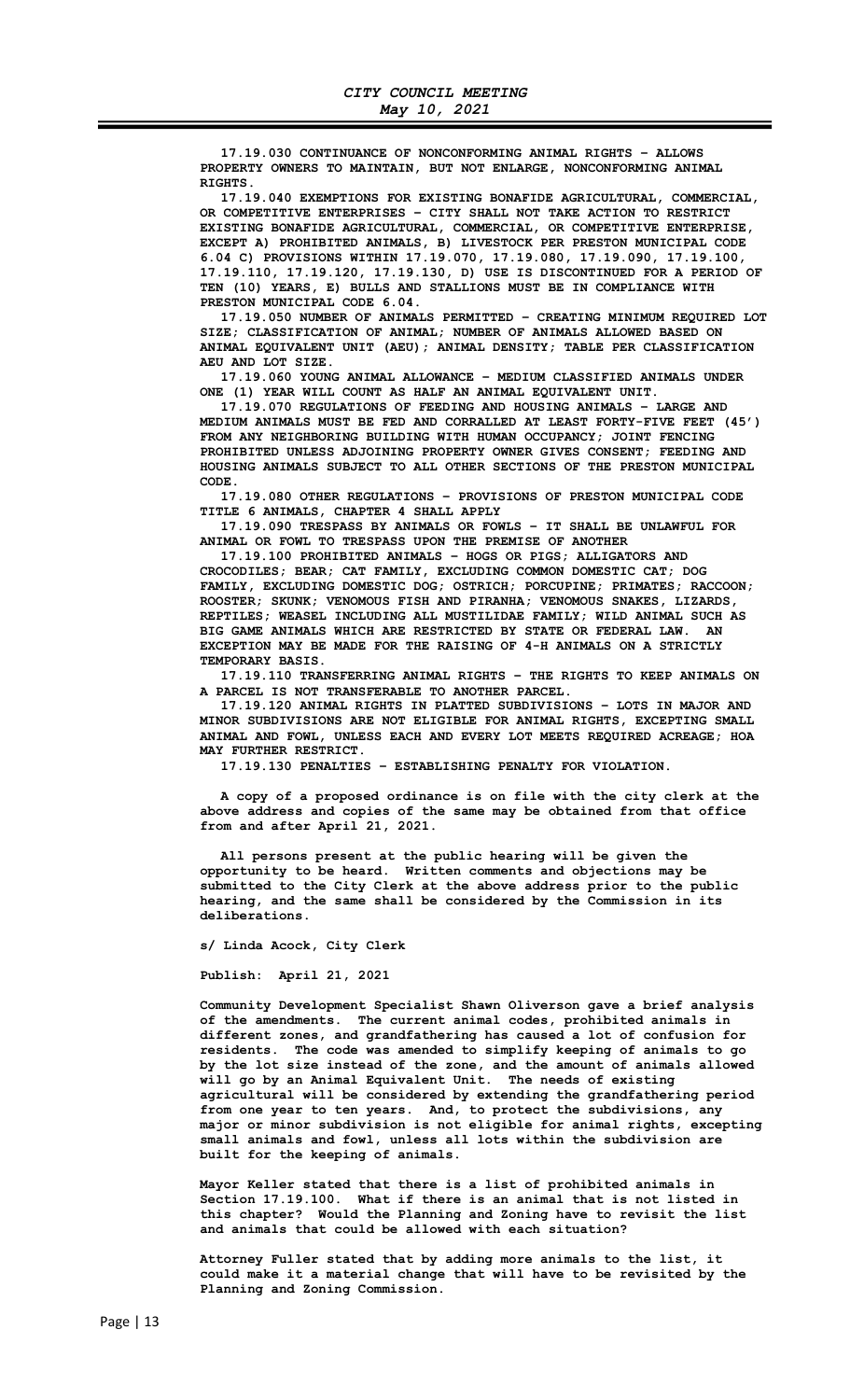Mayor Keller asked for comments from those in attendance, in favor of the amended animal rights.

 Jim Summers, Preston resident, stated he appreciates the work the Planning and Zoning Commission has put into the clarification of animal rights.

 Quinn Corbridge, Preston resident, also gave thanks to the Planning and Zoning Commission, and City Council, for the time and effort put into the animal rights ordinance.

 Zack Corbridge, Preston resident, thanked the council and the Planning and Zoning Commission for their efforts in putting this ordinance together. Animals mean a lot to Preston residents.

 Mayor Keller asked if written favorable comment had been received in the City Clerk's office. Clerk Acock stated there was no written comments.

 There being no further comments in favor of this matter, Mayor Keller called for neutral comments.

 There being no neutral comments, Mayor Keller asked if written neutral comment had been received in the City Clerk's office. Clerk Acock stated that there was no written comments.

 Mayor Keller asked if anyone in attendance would like to offer comments in opposition to the amended animal rights ordinance.

 Amy Choules, Preston resident, stated that not allowing animals on multi-family lots penalizes those who have large lots, with maybe a basement apartment, or mother-in-law apartment.

 Jeff Call, Preston resident, stated that for at least 25 years, the Municipal Code and Comprehensive Plan has discouraged the keeping of large animals, especially in the Residential A-1 zone. The best place for keeping large animals is in the County. Passing these animal ordinances will set the city back instead of moving forward.

 Bryon Martin shares concern for the 17.19.010, Purpose section. The last sentence of the purpose statement is that animal rights are not permitted with multi-family housing. This is not the right place for this. Mr. Martin stated that the exclusion prohibits him from having any animals on his acreage. He suggested that the council allow the landlord or the HOA to prohibit animals on multi-family lots.

 There being no further comments in opposition, Mayor Keller asked if written comments, in opposition, had been received in the City Clerk's office. City Clerk Acock stated that there were no written comments.

Mayor Keller asked for a motion to close the Public Hearing.

 It was moved by Councilmember Wadsworth and seconded by Councilmember Thomas to close the public hearing and open the meeting to discussion amongst the council. The vote was as follows:

| Councilmember Thomas    | <u>Aye</u> |
|-------------------------|------------|
| Councilmember Larson    | <u>Aye</u> |
| Councilmember Wadsworth | <u>Aye</u> |
| Councilmember Dodge     | Aye        |

Motion passed by unanimous vote.

 Councilmember Larson stated that the ordinances are being amended, to alleviate variance and special use permit requests. Requiring a special use permit for multi-family dwellings to house animals, will again inundate the Planning and Zoning and City Council with Special Use Permit requests.

 Councilmember Thomas stated that he doesn't want to cause a rise in special use requests, but that he doesn't see allowing animals on lots with duplexes or tri-plexes as harmful. Large apartment buildings, or multi-family dwellings on small lots could be prohibited.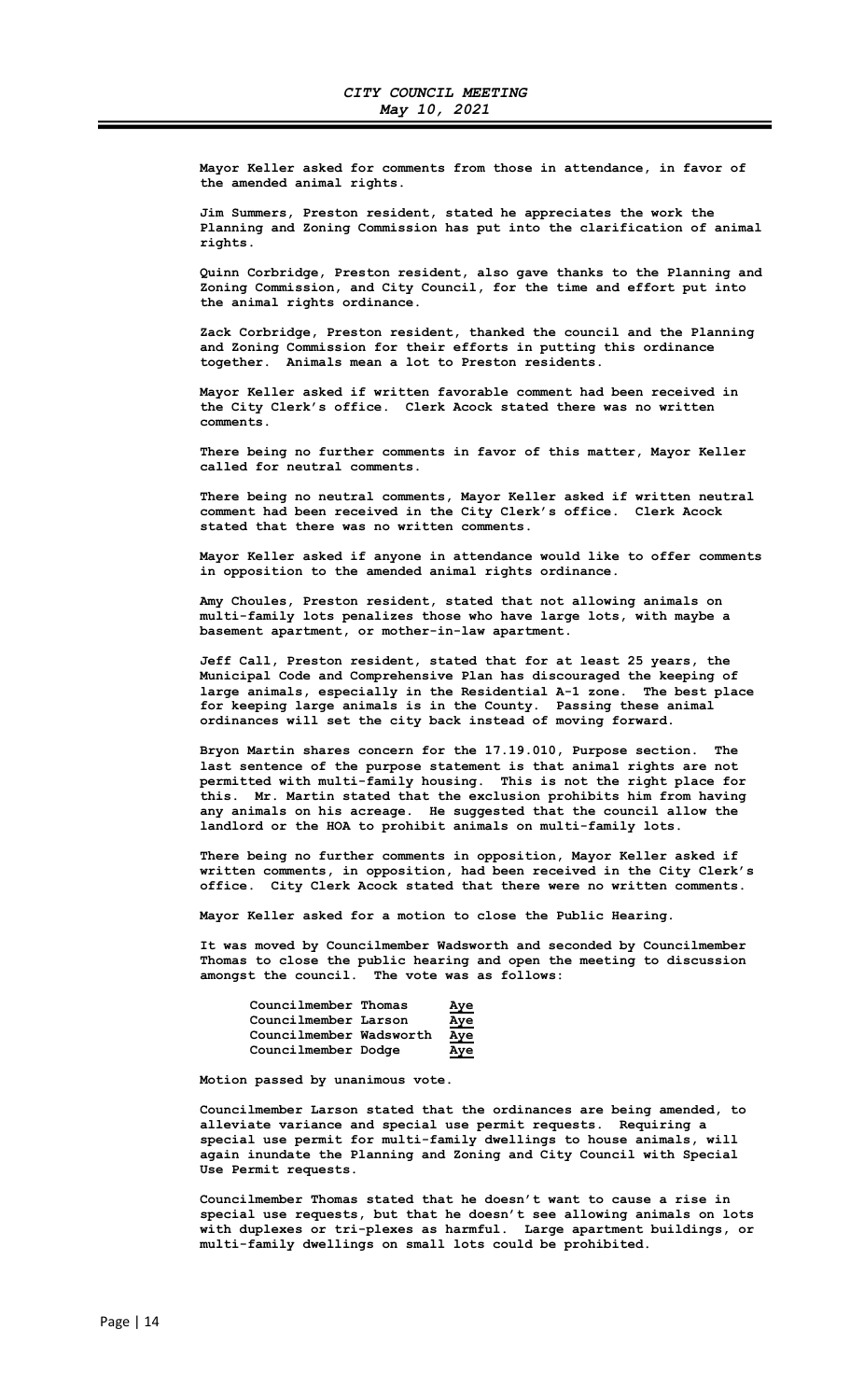Mayor Keller asked if the council could delete the last line of the purpose section, which prohibits animals on lots with multi-family housing. And is it in the appropriate section of the code?

 Attorney Fuller advised that it is a material change and would need to be republished and set for public hearing. It maybe is not in the right section and would be better off in a separate section.

 Councilmember Thomas asked if the multi-family dwelling could be subdefined to allow animals in duplexes or tri-plexes, but not in the larger multi-family dwelling units.

 Councilmember Larson stated that the animal equivalent unit is based on the size of the lot, in all zones and cases. The only exception is multi-family housing, and nowhere in the code is a Planned Unit Development listed.

 Mayor Keller asked if the sentence could be changed from, "Animal rights are not permitted with multi-family housing", to say "Animal rights are strongly discouraged with multi-family housing."

 Attorney Fuller stated it would still be a material change and need to go back to publication and hearings.

 Community Development Specialist Shawn Oliverson stated that the allowance of animals on lots that contain multi-family dwellings, including duplexes, was prohibited in section 17.20.020.

 Councilmember Dodge stated that there seems to be a premise of an owner-occupied multi-family dwelling being more vigilant at keeping up with the property and animals.

 Mayor Keller stated that Preston has always been an agricultural based community, and he hopes to see us stay an agricultural community for a long time. Municipal Code 6.04 requires compliance with fencing, odor, feed, trash, dirt… and if you have these instances, you are out of compliance.

 Councilmember Dodge agreed that we do want that rural feel. Some other things to consider is the use of culinary water to water these animals.

 Councilmember Larson stated that watering lawn and garden with culinary water is also taxing on the system. It depends on what your priority is.

 Councilmember Wadsworth stated that if you use more water than allotted, you pay the extra price for it.

 Mayor Keller stated that he doesn't want this matter to have to go back to the Planning and Zoning Commission, primarily because the council hasn't given direction to them in this matter.

 Councilmember Thomas stated that he has concern over the enforcement of the code changes.

 Chief McCammon stated that police department will enforce the code, whichever way the council goes.

 Councilmember Dodge asked Chief McCammon if there are many complaints towards animals and multi-family dwellings.

Chief McCammon stated that there are very few complaints.

 Councilmember Dodge stated that there are prohibited animals listed in Section 17.19.100 and item A lists hogs or pigs. But, item P states that an exception may be made for the raising of 4-H animals on a strictly temporary basis. He asked what animals could be considered 4- H animals.

 Mayor Keller asked Zack Corbridge to address Councilmember Dodge's question.

 Mr. Corbridge stated that there is a wide variety of animals in the 4-H program. From hogs, pigs, cows, steers, beef cattle, horses, sheep, rabbits, roosters, pigeons, etc.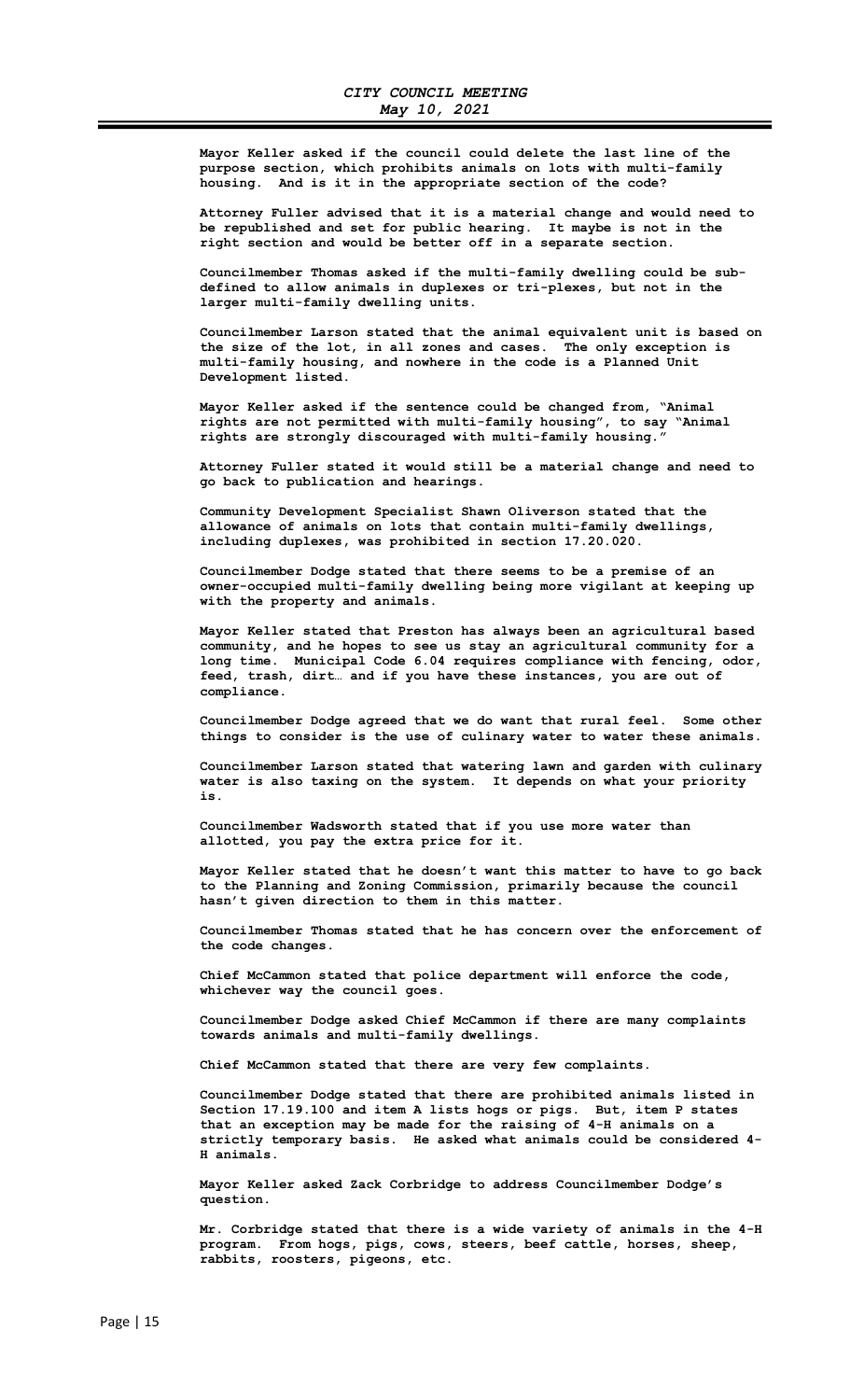Councilmember Larson explained that 4-H animals are specific in that there is a limited time for the raising of the animals.

 Councilmember Wadsworth stated that she's not against raising of 4-H animals, but wonders about interpretation and enforcement of the temporary basis. She does agree that if the ordinance is passed, it needs to be enforced. She feels that, overall, the ordinance is complete.

 Jim Summers explained the weigh-in to fair times for various animals. There is a difference between the market program, which is temporary, and the breeding program. The breeding program is more extensive and would need the farming property to do so.

 Mayor Keller asked if there was flexibility, or anything at all that could be done with the matter of disallowing multi-family housing for the keeping of animals.

 Attorney Fuller stated that it is a fairly definitive statement, and therefore any change would be material.

 Councilmember Larson asked if the council needed to consider exceptions to the prohibited animals for the schools.

 It was moved by Councilmember Thomas and seconded by Councilmember Wadsworth to approve the amendments to the animal portion of the zoning code. The vote was as follows:

| Councilmember Thomas    | <u>Aye</u> |
|-------------------------|------------|
| Councilmember Larson    | Nay        |
| Councilmember Wadsworth | Aye        |
| Councilmember Dodge     | <u>Aye</u> |

Motion passed by majority vote.

Ordinance Councilmember Larson stated that though he does oppose the changes<br>2021-6 to the animal rights, he also believes in the democratic process. to the animal rights, he also believes in the democratic process. Animal He therefore introduced Ordinance 2021-6, repealing 17.20.010, Rights 17.20.020 and 17.20.090 of Preston Municipal Code and Creating Chapter Animal 17.19 Animals. Rights

> It was moved by Councilmember Larson and seconded by Councilmember Wadsworth to dispense with the rules requiring the Reading of Ordinances on three separate days, and ordered the ordinance to be read once in summary.

The vote was as follows:

| Councilmember Thomas    | <u>Aye</u> |
|-------------------------|------------|
| Councilmember Larson    | <u>Aye</u> |
| Councilmember Wadsworth | <u>Aye</u> |
| Councilmember Dodge     | Aye        |

Motion passed by unanimous vote.

 It was moved by Councilmember Larson and seconded by Councilmember Wadsworth to approve Ordinance 2021-6. The vote was as follows:

| Councilmember Thomas    | <u>Aye</u> |
|-------------------------|------------|
| Councilmember Larson    | Nay        |
| Councilmember Wadsworth | <u>Aye</u> |
| Councilmember Dodge     | Nay        |

 Mayor Keller voted in the affirmative, breaking the 2-2 tie. The motion carried by majority vote.

Business Councilmember Wadsworth and Councilmember Thomas declared conflict of Licenses interest in this matter, and abstained from voting.

> Community Development Specialist Shawn Oliverson explained that there is two not-for-profit entities before the Council with unique circumstance. The Franklin County Theatre Arts Council and the Franklin County Medical Center are both working to receive grants. The grant application requires business license numbers. Therefore they are seeking a business license.